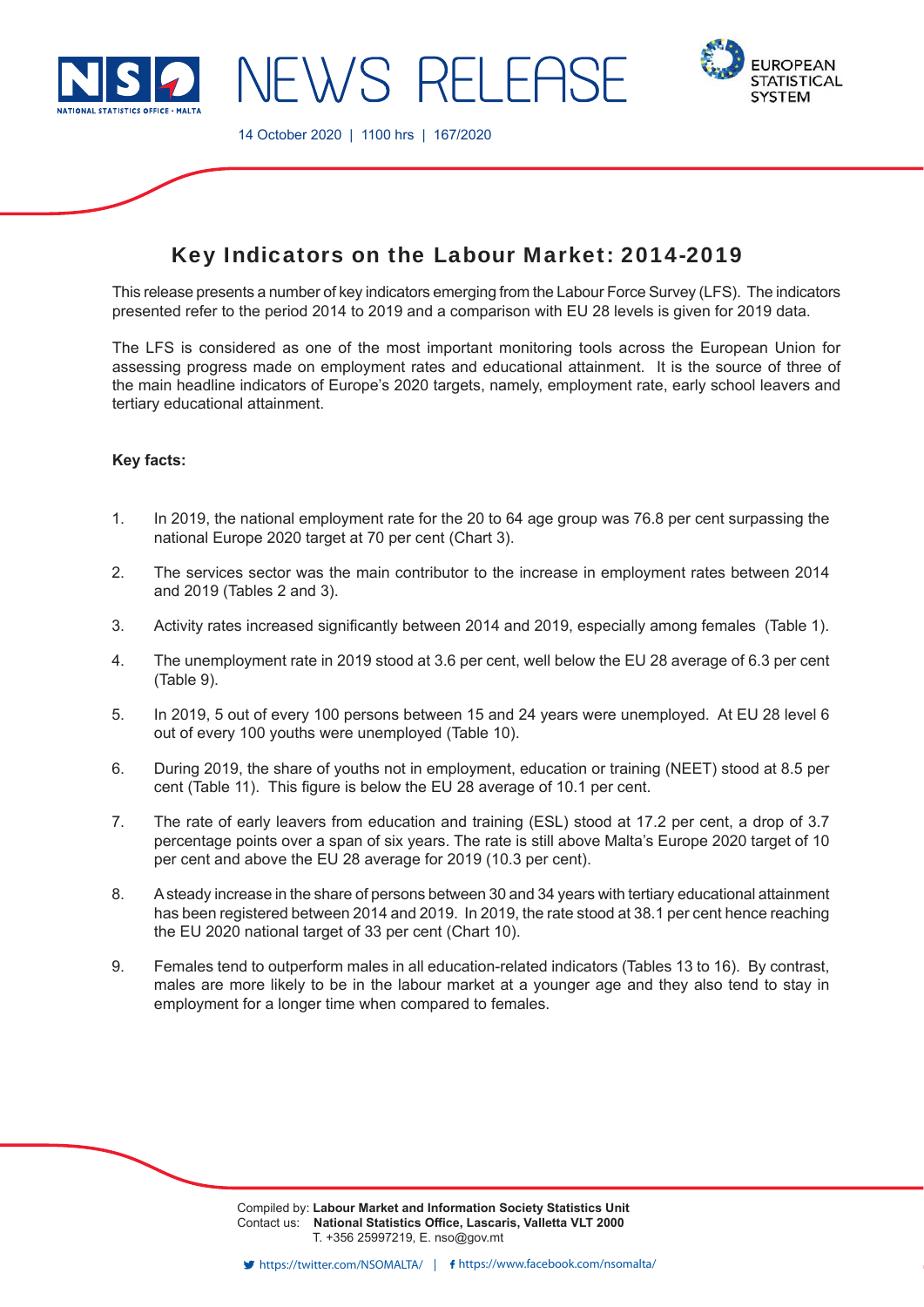## **Labour Force**

Over the last six years starting from 2014, the activity rate for the 15 to 64 age group increased by 8.1 percentage points. Females played an important role in the labour market growth. In this regard, the female activity rate increased from 54.3 per cent in 2014 to 65.5 per cent in 2019 (Table 1). On the other hand, the contribution of males to the overall increase in activity rate was lower with a difference of 4.5 percentage points between 2014 and 2019.

The highest increase in the activity rate was registered among those aged 55 to 64. This age group registered a substantial increase for both sexes and in fact between 2014 and 2019, there were increases of 5.6 and 13.3 percentage points for males and females respectively.

| Year         | <b>Males</b> | <b>Females</b> | <b>Total</b> | <b>Activity</b><br>gender<br>gap (p.p) |
|--------------|--------------|----------------|--------------|----------------------------------------|
|              |              | 15-64          |              |                                        |
| 2014         | 80.8         | 54.3           | 67.8         | 26.5                                   |
| 2015         | 81.5         | 55.6           | 68.8         | 25.9                                   |
| 2016         | 82.5         | 58.0           | 70.6         | 24.5                                   |
| 2017         | 83.4         | 60.2           | 72.2         | 23.2                                   |
| 2018         | 84.8         | 63.8           | 74.7         | 21.0                                   |
| 2019         | 85.3         | 65.5           | 75.9         | 19.8                                   |
| EU 28 (2019) | 79.4         | 68.6           | 74.0         | 10.8                                   |
|              |              | $15 - 24$      |              |                                        |
| 2014         | 53.4         | 52.3           | 52.9         | 1.1                                    |
| 2015         | 53.6         | 49.4           | 51.6         | 4.2                                    |
| 2016         | 54.4         | 48.8           | 51.7         | 5.6                                    |
| 2017         | 54.5         | 51.2           | 52.9         | 3.3                                    |
| 2018         | 55.7         | 56.3           | 56.0         | $-0.6$                                 |
| 2019         | 56.6         | 55.0           | 55.9         | 1.6                                    |
| EU 28 (2019) | 44.3         | 39.0           | 41.7         | 5.3                                    |
|              |              | 25-54          |              |                                        |
| 2014         | 95.5         | 65.7           | 81.0         | 29.8                                   |
| 2015         | 95.4         | 67.2           | 81.7         | 28.2                                   |
| 2016         | 95.8         | 69.7           | 83.2         | 26.1                                   |
| 2017         | 96.2         | 72.0           | 84.5         | 24.2                                   |
| 2018         | 96.4         | 74.6           | 86.1         | 21.8                                   |
| 2019         | 96.6         | 76.5           | 87.3         | 20.1                                   |
| EU 28 (2019) | 91.8         | 80.4           | 86.1         | 11.4                                   |
|              | 55-64        |                |              |                                        |
| 2014         | 61.5         | 22.8           | 42.1         | 38.7                                   |
| 2015         | 63.3         | 26.0           | 44.6         | 37.3                                   |
| 2016         | 65.1         | 29.9           | 47.5         | 35.2                                   |
| 2017         | 66.1         | 30.6           | 48.4         | 35.5                                   |
| 2018         | 69.4         | 34.1           | 51.9         | 35.3                                   |
| 2019         | 67.1         | 36.1           | 51.8         | 31.0                                   |
| EU 28 (2019) | 70.0         | 56.4           | 63.0         | 13.6                                   |

### *(%)* Table 1. Activity rates by sex and age group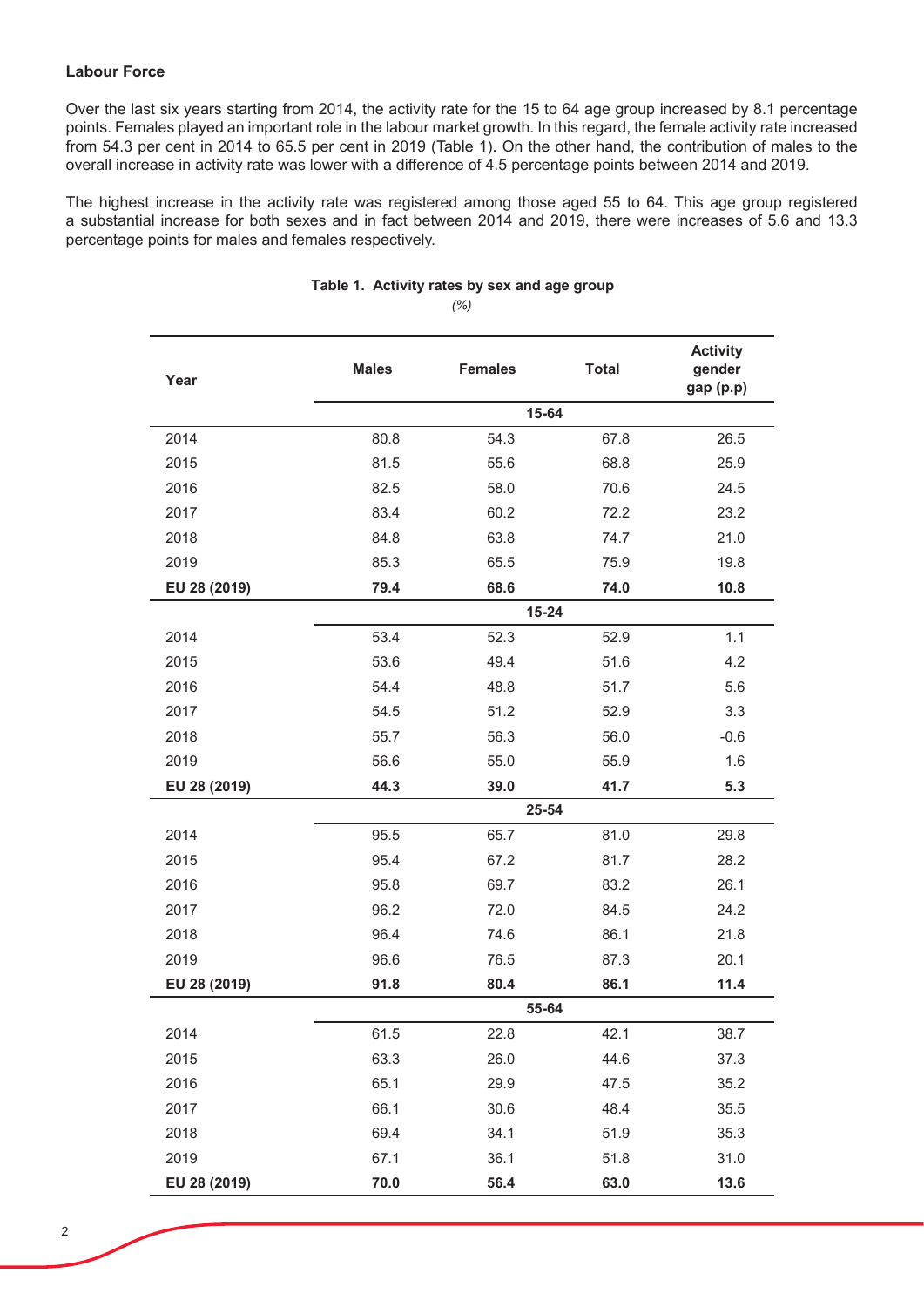The overall national activity rate (15-64 years) for 2019 was 1.9 percentage points higher than that for EU 28. Among the younger cohort (15-24 years) the difference between national figures and EU 28 averages was of 14.2 percentage points (Chart 1). On the other end of the spectrum, EU 28 activity rates were higher than national levels for the older generation (55-64 years). In this regard despite considerable growth observed over the past six years, the EU 28 activity rates were found to be 11.2 percentage points higher than Malta's averages.





 $M$ alta  $EU$  28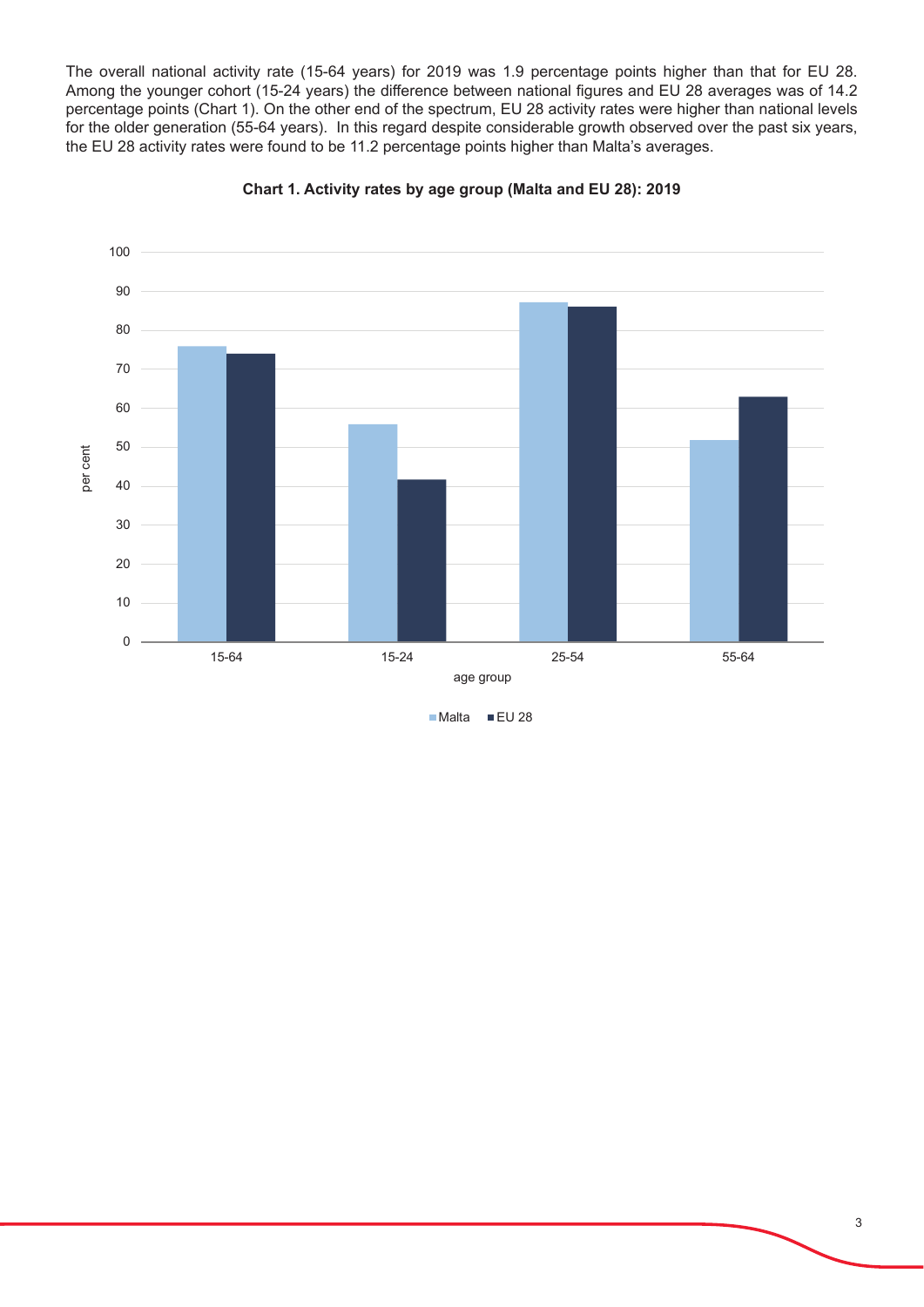# **Employment**

Over a span of six years, male employment rates increased by an average of 1.3 percentage points per year whereas female rates increased an average of 2.3 percentage points per annum (Chart 2).

At a national level, more males tend to be in employment when compared to the EU 28 average. This holds true for almost all age groups illustrated in Table 2, with the exception of 55 to 64 year olds (-0.3 percentage points). By contrast, the female employment rates for EU 28 were higher across all age groups with the exception of the young segment (15-24 years).



# **Chart 2. Annual growth rates on employment rate (15-64) by sex: 2009-2019**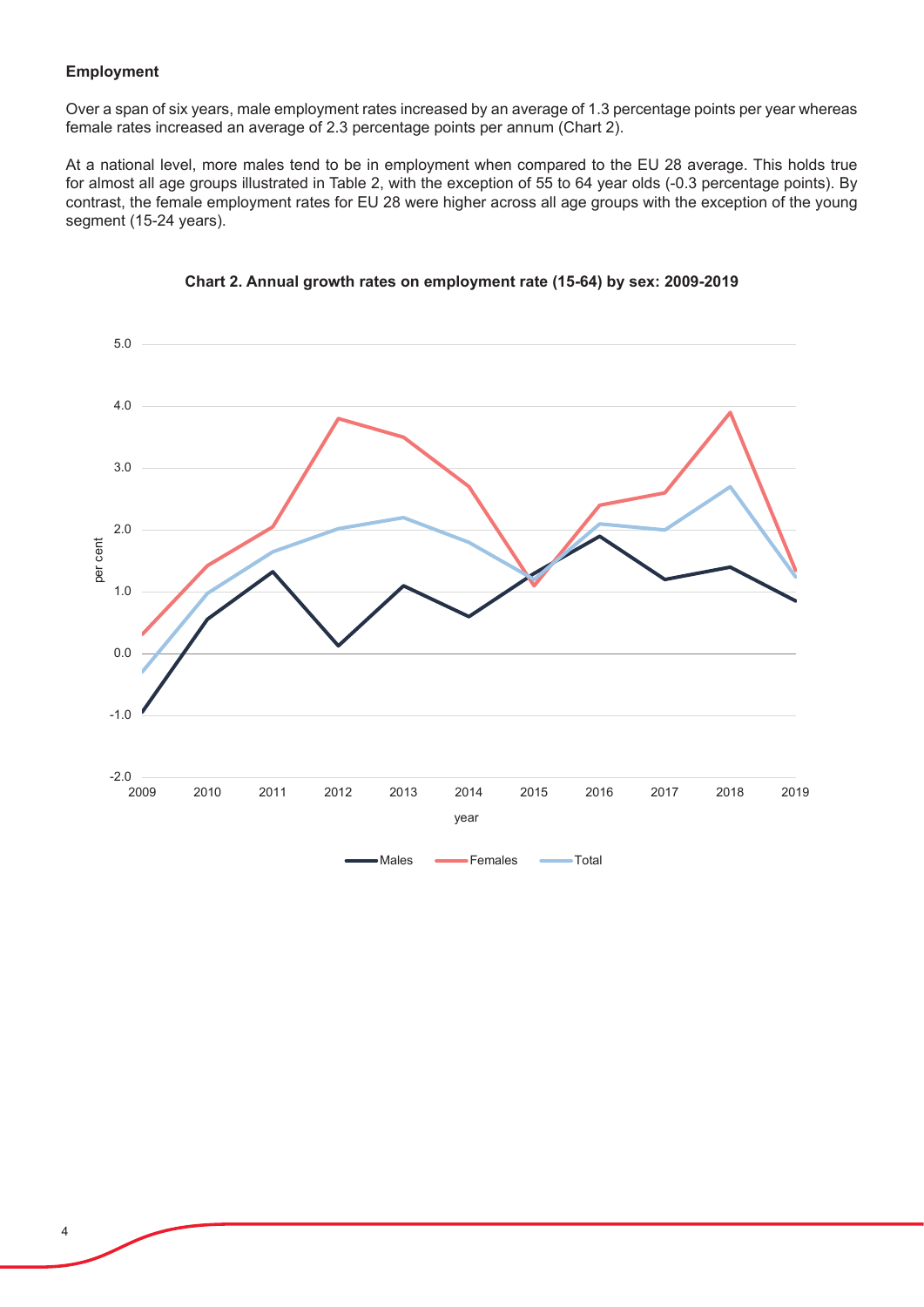# Table 2. Employment rates by sex and age group

*(%)*

| Year                   | <b>Males</b> | <b>Females</b> | <b>Total</b> | <b>Employment</b><br>gender gap<br>(p.p) |
|------------------------|--------------|----------------|--------------|------------------------------------------|
|                        |              | 15-64          |              |                                          |
| 2014                   | 75.7         | 51.5           | 63.9         | 24.2                                     |
| 2015                   | 77.0         | 52.6           | 65.1         | 24.4                                     |
| 2016                   | 78.9         | 55.0           | 67.2         | 23.9                                     |
| 2017                   | 80.1         | 57.6           | 69.2         | 22.5                                     |
| 2018                   | 81.5         | 61.5           | 71.9         | 20.0                                     |
| 2019                   | 82.4         | 62.8           | 73.1         | 19.5                                     |
| EU 28 (2019)           | 74.4         | 64.1           | 69.2         | 10.3                                     |
|                        |              | 20-64          |              |                                          |
| 2014                   | 81.1         | 54.3           | 67.9         | 26.8                                     |
| 2015                   | 82.1         | 55.3           | 69.0         | 26.8                                     |
| 2016                   | 83.5         | 58.0           | 71.1         | 25.5                                     |
| 2017                   | 84.7         | 60.6           | 73.0         | 24.1                                     |
| 2018                   | 86.0         | 64.1           | 75.5         | 21.9                                     |
| 2019                   | 86.5         | 65.8           | 76.8         | 20.7                                     |
| EU 28 (2019)           | 79.6         | 68.2           | 73.9         | 11.4                                     |
| <b>National target</b> |              |                | 70.0         |                                          |
|                        |              | 15-24          |              |                                          |
| 2014                   | 46.1         | 47.3           | 46.7         | $-1.2$                                   |
| 2015                   | 46.6         | 44.6           | 45.6         | 2.0                                      |
| 2016                   | 48.9         | 43.3           | 46.2         | 5.6                                      |
| 2017                   | 48.5         | 46.1           | 47.3         | 2.4                                      |
| 2018                   | 49.5         | 52.5           | 50.9         | $-3.0$                                   |
| 2019                   | 50.7         | 50.6           | 50.7         | 0.1                                      |
| EU 28 (2019)           | 37.7         | 33.7           | 35.7         | 4.0                                      |
|                        |              | 25-54          |              |                                          |
| 2014                   | 90.9         | 62.9           | 77.2         | 28.0                                     |
| 2015                   | 91.5         | 64.1           | 78.2         | 27.4                                     |
| 2016                   | 92.3         | 66.7           | 79.9         | 25.6                                     |
| 2017                   | 93.2         | 69.5           | 81.8         | 23.7                                     |
| 2018                   | 93.6         | 72.5           | 83.6         | 21.1                                     |
| 2019                   | 93.9         | 73.7           | 84.5         | 20.2                                     |
| EU 28 (2019)           | 86.8         | 75.4           | 81.1         | 11.4                                     |
|                        |              | 55-64          |              |                                          |
| 2014                   | 57.1         | 22.1           | 39.6         | 35.0                                     |
| 2015                   | 59.5         | 25.1           | 42.3         | 34.4                                     |
| 2016                   | 62.8         | 28.9           | 45.8         | 33.9                                     |
| 2017                   | 64.5         | 29.9           | 47.2         | 34.6                                     |
| 2018                   | 67.3         | 32.8           | 50.2         | 34.5                                     |
| 2019                   | 66.3         | 35.4           | 51.0         | 30.9                                     |
| EU 28 (2019)           | 66.6         | 53.7           | 60.0         | 12.9                                     |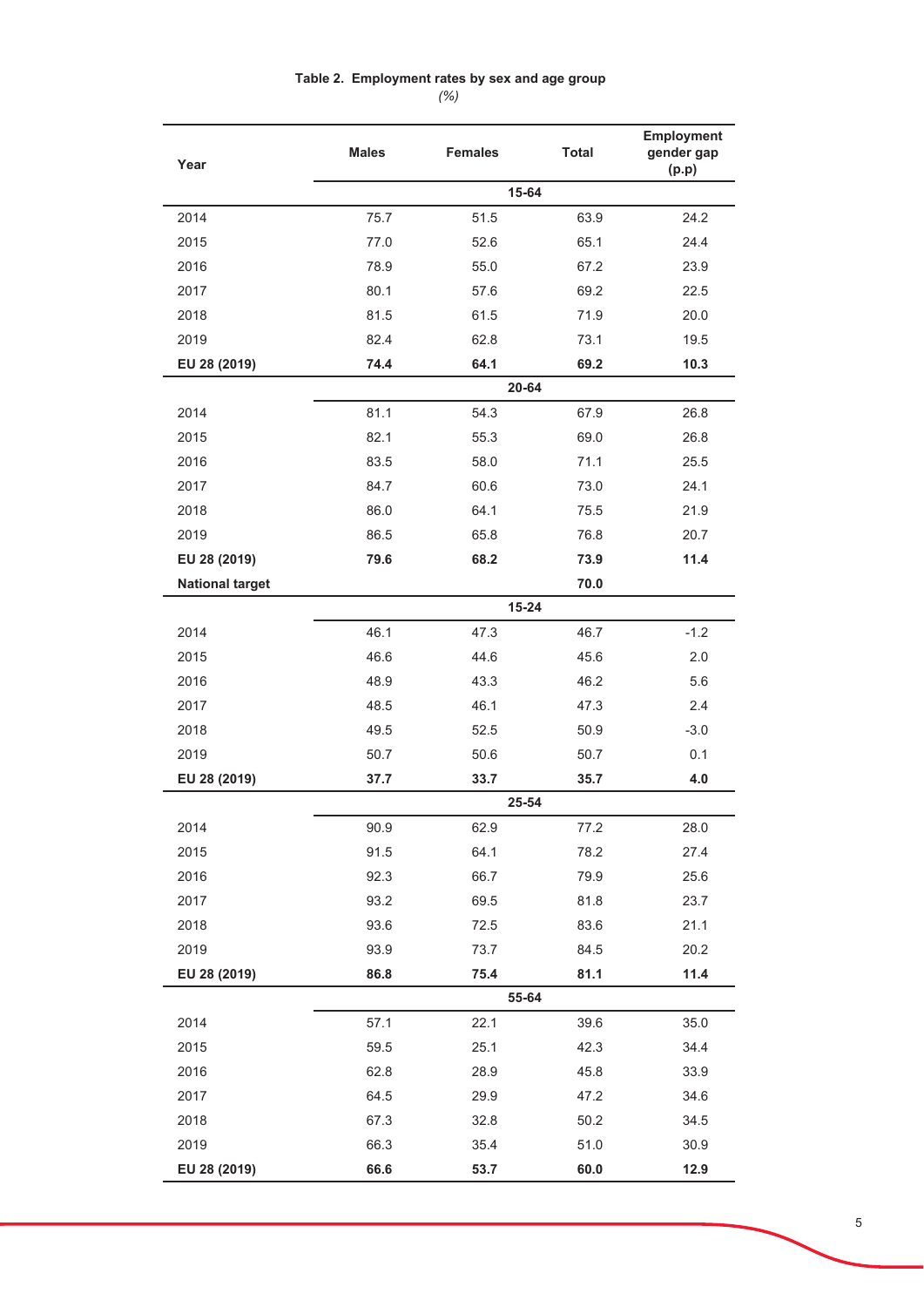The employment rate for the 20 to 64 age group is one of Europe's 2020 headline indicators. National figures show that in 2019 the employment rate for Malta was 6.8 percentage points higher than the national target of 70 per cent. Chart 3 shows that the surge in employment rates can be mostly attributed to females. Significant growth in employment levels for persons within the older age cohort (55-64 years) also contributed to the rise in employment rates.



**Chart 3. Employment rates (20-64) by sex: 2009-2019**

Charts 4 and 5 reveal that the increase in employment over the past six years was mainly attributed to a growth in the service industry. Both manufacturing and agriculture industries remained relatively unchanged between 2014 to 2019.

The share of employment in the services sector has increased during the period under review, starting from 49.8 per cent during 2014 and reaching 58.4 per cent in 2019 (Table 3). When compared to EU 28 levels, the 2019 employment share in services for males stood at 59.6 per cent, 14.6 percentage points higher than the EU 28 average. Additionally, in 2019, the female employment share in services was 3.0 percentage points higher than the EU 28 average.

#### Table 3. Employment share in services<sup>1</sup> by sex *(%)*

| Year         | <b>Males</b> | <b>Females</b> | <b>Total</b> |
|--------------|--------------|----------------|--------------|
| 2014         | 53.5         | 46.0           | 49.8         |
| 2015         | 54.2         | 47.9           | 51.1         |
| 2016         | 55.9         | 50.2           | 53.1         |
| 2017         | 57.4         | 52.1           | 54.8         |
| 2018         | 59.5         | 55.9           | 57.8         |
| 2019         | 59.6         | 57.1           | 58.4         |
| EU 28 (2019) | 45.0         | 54.1           | 49.6         |

 $\overline{^{(1)}}$  refer to methodological note 3.

Economic activity classified according to NACE Rev. 2 as follows:

Agriculture - NACE A

Industry - NACE B-F

Services - NACE G-U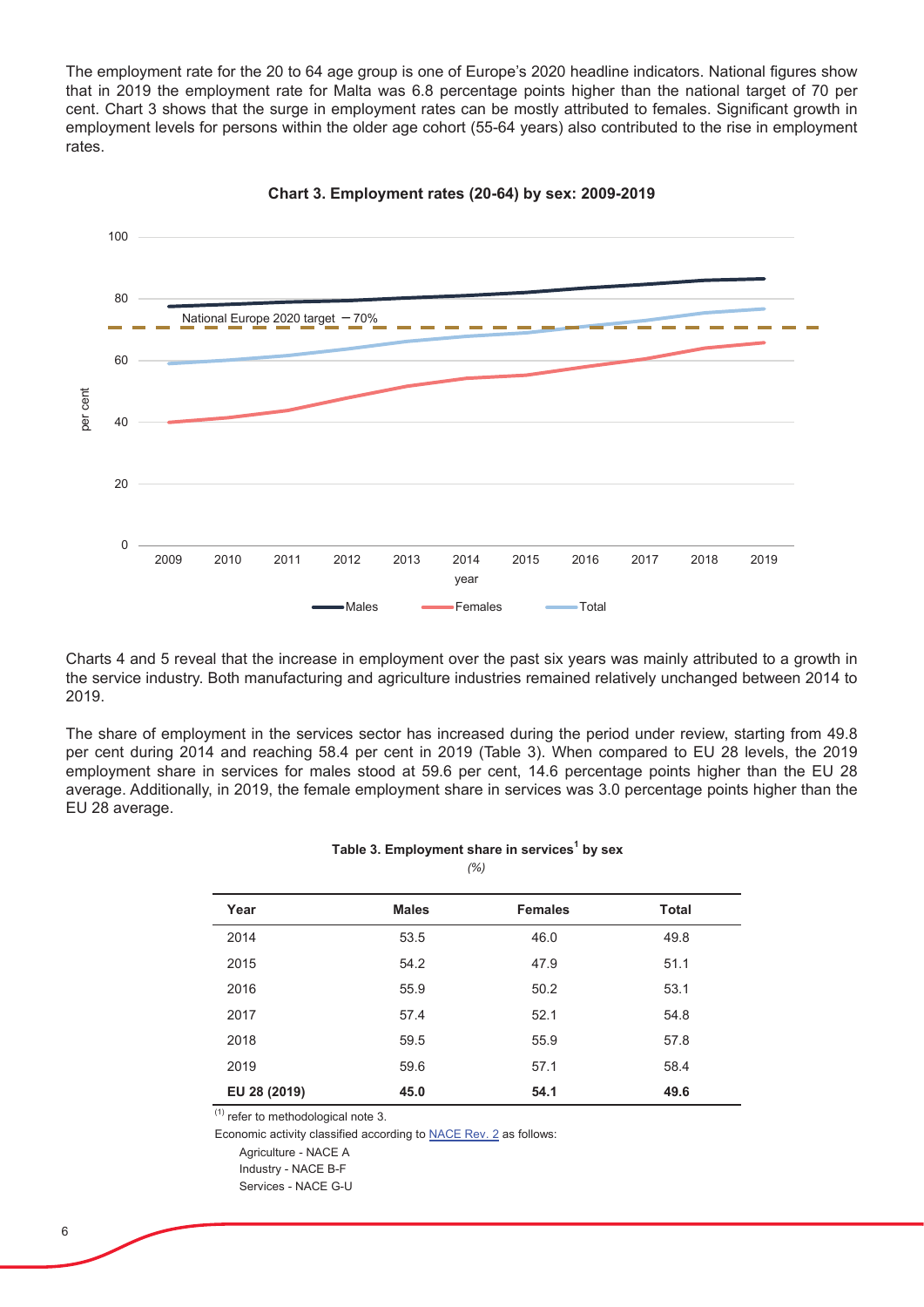

**Chart 5. Employment distribution by major economic activity1 (15-64): 2019**



<sup>1</sup> Economic activity classified according to [NACE Rev. 2](https://nso.gov.mt/metadata/classificationdetails.aspx?id=NACE%20Rev.%202) as follows: Agriculture - NACE A Industry - NACE B-F Services - NACE G-U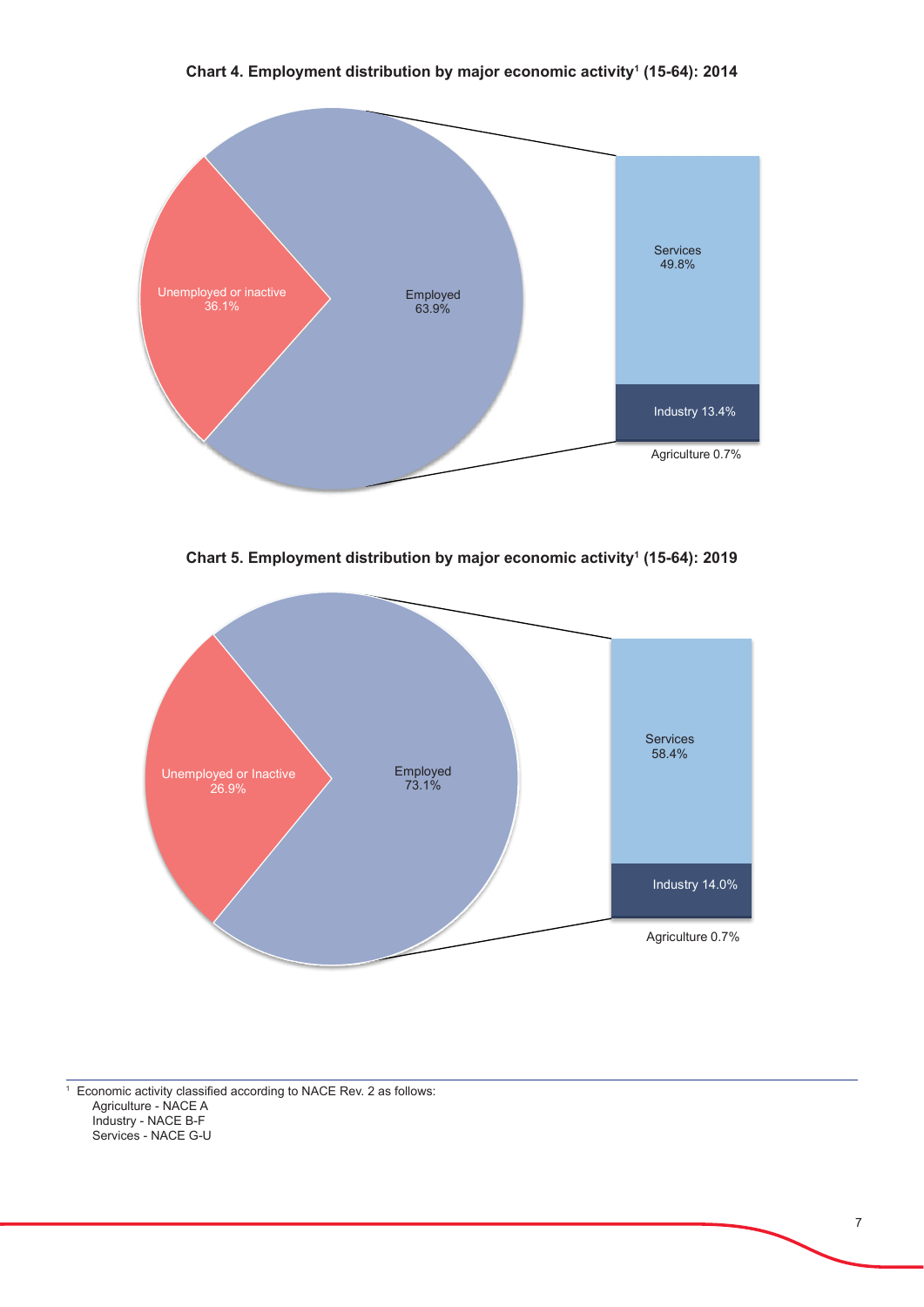| Year         | <b>Males</b> | <b>Females</b> | <b>Total</b> |
|--------------|--------------|----------------|--------------|
| 2014         | 17.7         | 6.8            | 13.5         |
| 2015         | 18.0         | 7.2            | 13.8         |
| 2016         | 19.2         | 6.1            | 14.0         |
| 2017         | 19.2         | 8.3            | 14.8         |
| 2018         | 18.4         | 8.2            | 14.3         |
| 2019         | 19.8         | 9.6            | 15.7         |
| EU 28 (2019) | 17.9         | 10.1           | 14.3         |

Table 4. Self-employed (15+ years) as a percentage of total employment by sex *(%)*

In 2019, the national share of self-employment was 1.4 percentage points higher when compared to EU 28 levels. On average, over the past six years, self-employed males accounted for 18.7 per cent of total employed males. On the other hand, national rates for female self-employment were lower than those recorded at EU 28 level (Table 4).

On average, over the past six years, approximately 14 out of every 100 employees were working on a part-time basis. During 2019, a fifth of female employees in Malta had this type of working arrangement, whereas at EU 28 level, a third of all female employees were engaged on a part-time basis. The national share of part-time workers during 2019 was 7.9 percentage points lower than EU 28 levels, with a difference of 11.9 percentage points lower for females and 2.9 percentage points less for males (Table 5).

| (% employees) |              |                |              |  |
|---------------|--------------|----------------|--------------|--|
| Year          | <b>Males</b> | <b>Females</b> | <b>Total</b> |  |
| 2014          | 8.3          | 27.5           | 16.4         |  |
| 2015          | 7.4          | 26.3           | 15.3         |  |
| 2016          | 6.3          | 25.4           | 14.5         |  |
| 2017          | 6.8          | 23.9           | 14.1         |  |
| 2018          | 6.9          | 21.5           | 13.2         |  |
| 2019          | 6.4          | 20.3           | 12.4         |  |
| EU 28 (2019)  | 9.3          | 32.2           | 20.3         |  |

Table 5. Part-time employees (15+ years) as a percentage of total employees by sex



# **Chart 6. Share of part-time employees (15+ years) of total employees by sex**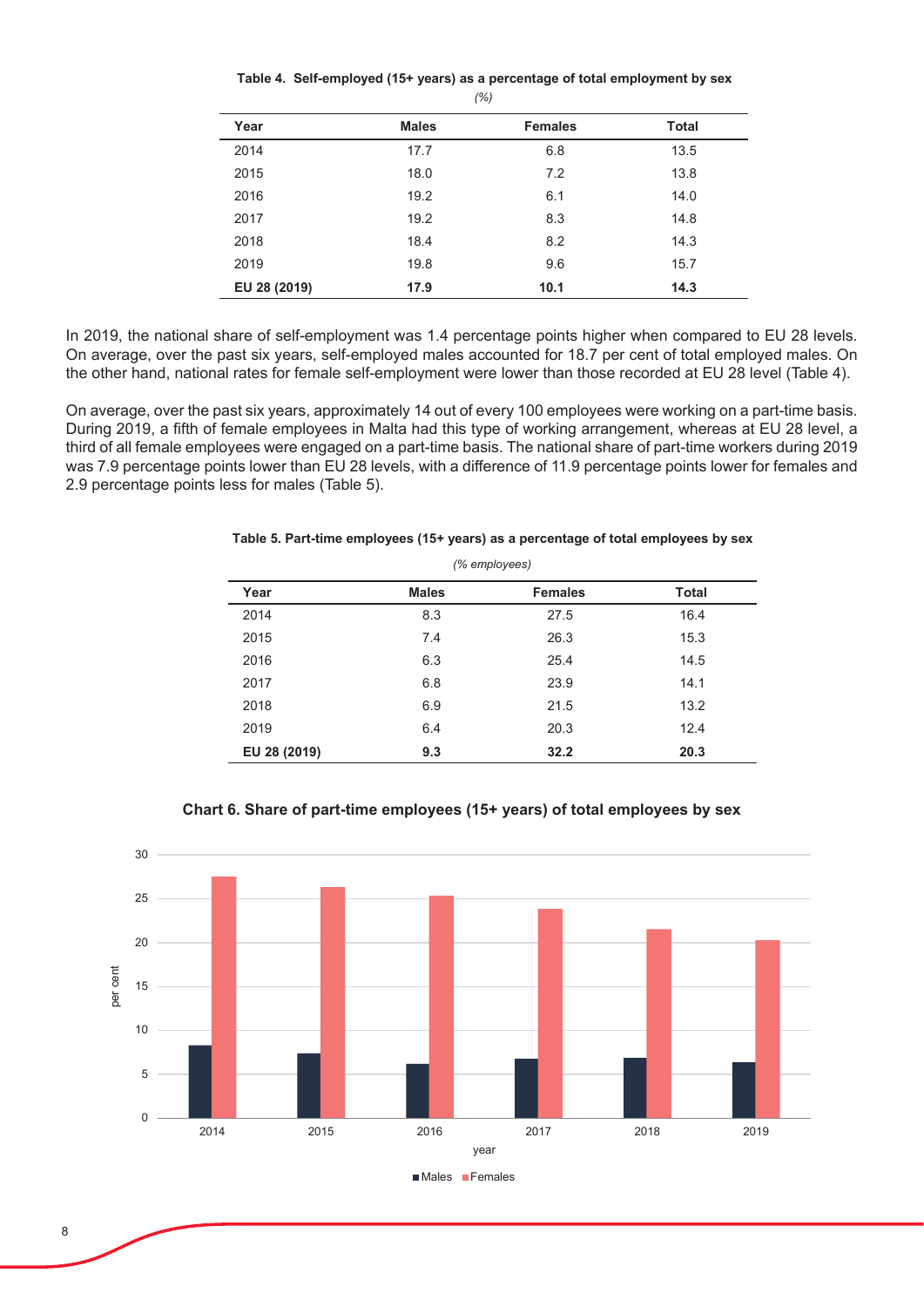| Year         | <b>Males</b> | <b>Females</b> | <b>Total</b> |
|--------------|--------------|----------------|--------------|
| 2014         | 6.4          | 9.6            | 7.8          |
| 2015         | 6.7          | 9.0            | 7.7          |
| 2016         | 6.8          | 8.9            | 7.7          |
| 2017         | 5.4          | 6.9            | 6.0          |
| 2018         | 7.4          | 8.6            | 7.9          |
| 2019         | 8.1          | 10.7           | 9.2          |
| EU 28 (2019) | 13.2         | 14.1           | 13.6         |
|              |              |                |              |

#### *(% employees)* Table 6. Proportion of employees (15+ years) on a fixed-term contract basis by sex

In 2019, nine out of every 100 employees worked on a fixed-term contract basis. This type of working condition results to be more prevalent among females (Table 6). National levels are below the EU 28.

In 2019, full-time employees worked 41.3 hours per week. As Table 7 illustrates, this average is higher than that recorded for EU 28.

Time-related under employment, illustrated in Table 8, provides information on those persons in employment who wish to work more hours than they normally do in their main occupation. In 2019, 7.8 per cent of all employed persons wished to work more hours, however the share among both full-timers and part-timers is on the decrease with a decline of 3.6 and 6.1 percentage points respectively when compared to 2014 results (Table 8).

|              |              | (hours)        |              |
|--------------|--------------|----------------|--------------|
| Year         | <b>Males</b> | <b>Females</b> | <b>Total</b> |
| 2014         | 41.1         | 39.1           | 40.4         |
| 2015         | 41.3         | 39.3           | 40.6         |
| 2016         | 41.2         | 39.6           | 40.6         |
| 2017         | 41.3         | 39.5           | 40.6         |
| 2018         | 41.5         | 39.7           | 40.8         |
| 2019         | 41.9         | 40.2           | 41.3         |
| EU 28 (2019) | 40.8         | 39.3           | 40.2         |

#### Table 7. Average number of hours normally worked per week by sex (full-time employees)

*(%)* Table 8. Time-related under employment by type of employment

| Year | <b>Full-time</b> | Part-time | <b>Total</b> |
|------|------------------|-----------|--------------|
| 2014 | 10.6             | 19.5      | 12.0         |
| 2015 | 9.3              | 18.0      | 10.6         |
| 2016 | 8.9              | 17.3      | 10.2         |
| 2017 | 7.7              | 14.9      | 8.7          |
| 2018 | 7.0              | 14.1      | 8.0          |
| 2019 | 7.0              | 13.4      | 7.8          |

Note: EU 28 data in respect of this variable is not available.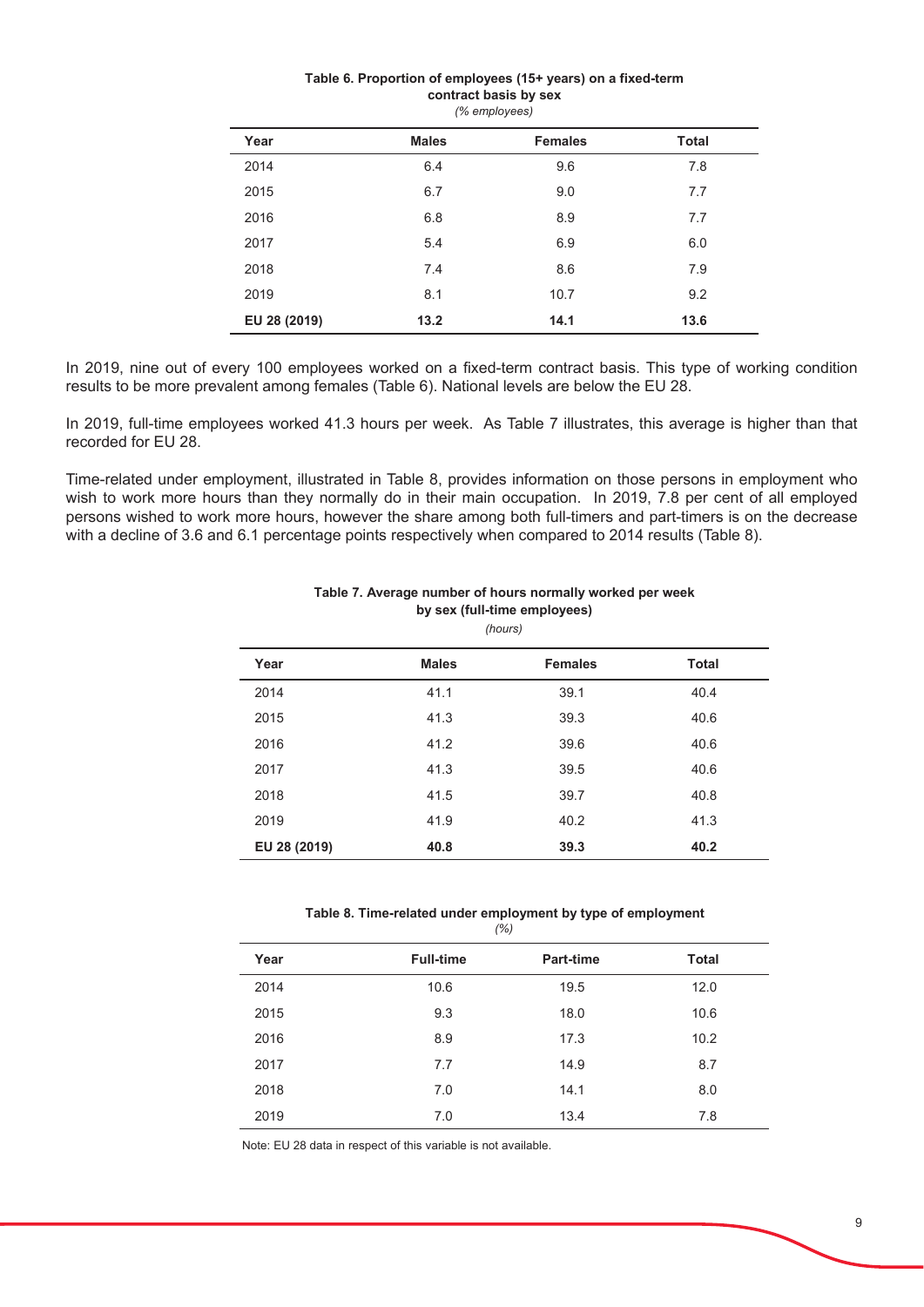## **Unemployment**

Unemployment rates steadily declined during the past years to stand at 3.6 per cent in 2019 (Table 9, Chart 7). In 2019, the male and female unemployment rates stood at 3.4 and 4.0 per cent respectively.

When comparing to the average EU 28 level, national rates for 2019 were lower for both sexes across all age groups. The largest differences between EU 28 levels and national rates were recorded among 15 to 24 year olds where the difference was 4.5 percentage points for males and 5.7 percentage points for females (Table 9).



Table 9. Unemployment rate by sex and age group

*(%)*

| Year         | <b>Males</b> | <b>Females</b> | <b>Total</b> | <b>Unemployment</b><br>Gender Gap (p.p) |
|--------------|--------------|----------------|--------------|-----------------------------------------|
|              |              | 15-74          |              |                                         |
| 2014         | 6.1          | 5.1            | 5.7          | $1.0\,$                                 |
| 2015         | 5.4          | 5.4            | 5.4          | $\overline{\phantom{a}}$                |
| 2016         | 4.4          | 5.2            | 4.7          | $-0.8$                                  |
| 2017         | 3.8          | 4.3            | 4.0          | $-0.5$                                  |
| 2018         | 3.8          | 3.5            | 3.7          | 0.3                                     |
| 2019         | 3.4          | 4.0            | 3.6          | $-0.6$                                  |
| EU 28 (2019) | 6.1          | 6.6            | 6.3          | $-0.5$                                  |
|              | $15 - 24$    |                |              |                                         |
| 2014         | 13.6         | 9.5            | 11.7         | 4.1                                     |
| 2015         | 13.2         | 9.8            | 11.6         | 3.4                                     |
| 2016         | 10.2         | 11.3           | 10.7         | $-1.1$                                  |
| 2017         | 11.1         | 9.9            | 10.6         | 1.2                                     |
| 2018         | 11.2         | 6.8            | 9.1          | 4.4                                     |
| 2019         | 10.5         | $8.0^{\cup}$   | 9.3          | 2.5                                     |
| EU 28 (2019) | 15.0         | 13.7           | 14.4         | 1.3                                     |
|              |              | 25-74          |              |                                         |
| 2014         | 5.1          | 4.2            | 4.7          | 0.9                                     |
| 2015         | 4.3          | 4.5            | 4.4          | $-0.2$                                  |
| 2016         | 3.6          | 4.1            | 3.8          | $-0.5$                                  |
| 2017         | 2.9          | 3.3            | 3.1          | $-0.4$                                  |
| 2018         | 2.9          | 3.0            | 2.9          | $-0.1$                                  |
| 2019         | 2.5          | 3.4            | 2.9          | $-0.9$                                  |
| EU 28 (2019) | 5.2          | 5.9            | 5.5          | $-0.7$                                  |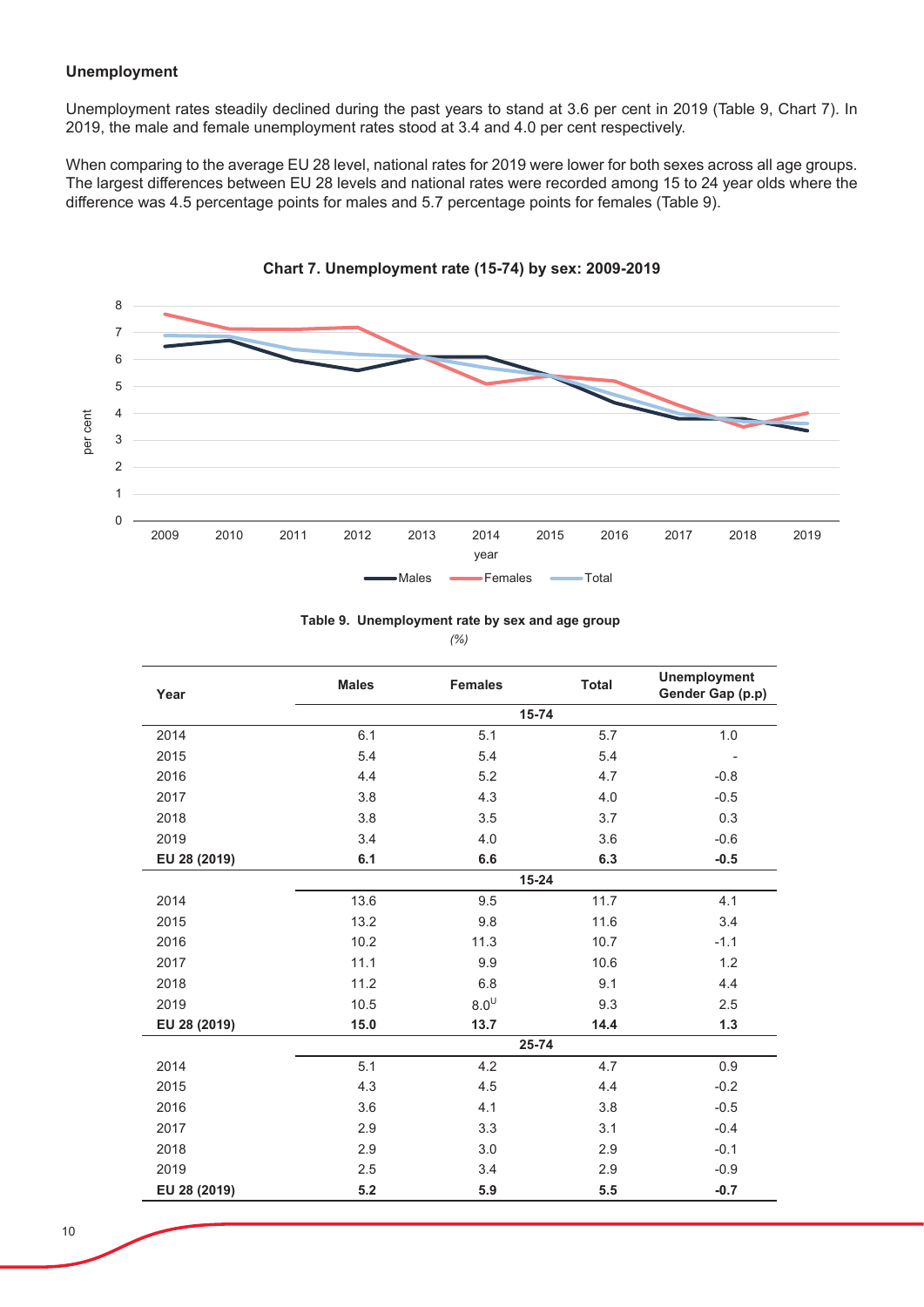This release provides data on the youth unemployment ratio which is defined as the number of unemployed persons aged 15 to 24 as a percentage of the total population within the same age bracket (Table 10). For 2019, the youth unemployment ratio stood at 5.2 per cent, which is 0.8 percentage points less than the EU 28 average. The young male unemployment ratio (15-24 years) tends to be higher than that recorded for females for both national as well as EU 28 levels.

On the other hand, the share of young people not in employment, education or training (NEET) is larger for females both in Malta and within the EU 28. The NEET rate has gained considerable importance within the local and global scenario since it measures the vulnerability of youths. In 2019, NEET rates stood at 8.5 per cent; 1.6 percentage points less than the EU 28 average (Chart 8, Table 11).

For 2019, the national long-term unemployment rate, representing the number of persons who have been unemployed for 12 months or more dropped to 1.0 per cent. This is 1.5 percentage points less than the EU 28 average for the same period (Table 12).



# **Chart 8. Youth unemployment profile (15-24): 2019**

| Youth unemployment ratio | <b>NEET</b> |
|--------------------------|-------------|
|                          |             |

| Year         | <b>Males</b> | <b>Females</b> | <b>Total</b> | Youth<br>unemployment<br>ratio gender gap<br>(p.p) |
|--------------|--------------|----------------|--------------|----------------------------------------------------|
| 2014         | 7.3          | 5.0            | 6.2          | 2.3                                                |
| 2015         | 7.1          | 4.9            | 6.0          | 2.2                                                |
| 2016         | 5.5          | 5.5            | 5.5          | ۰                                                  |
| 2017         | 6.1          | 5.1            | 5.6          | 1.0                                                |
| 2018         | 6.2          | 3.8            | 5.1          | 2.4                                                |
| 2019         | 6.0          | $4.4^{\cup}$   | 5.2          | 1.6                                                |
| EU 28 (2019) | 6.6          | 5.3            | 6.0          | 1.3                                                |

### Table 10. Youth (15-24) unemployment ratio by sex

*(%)*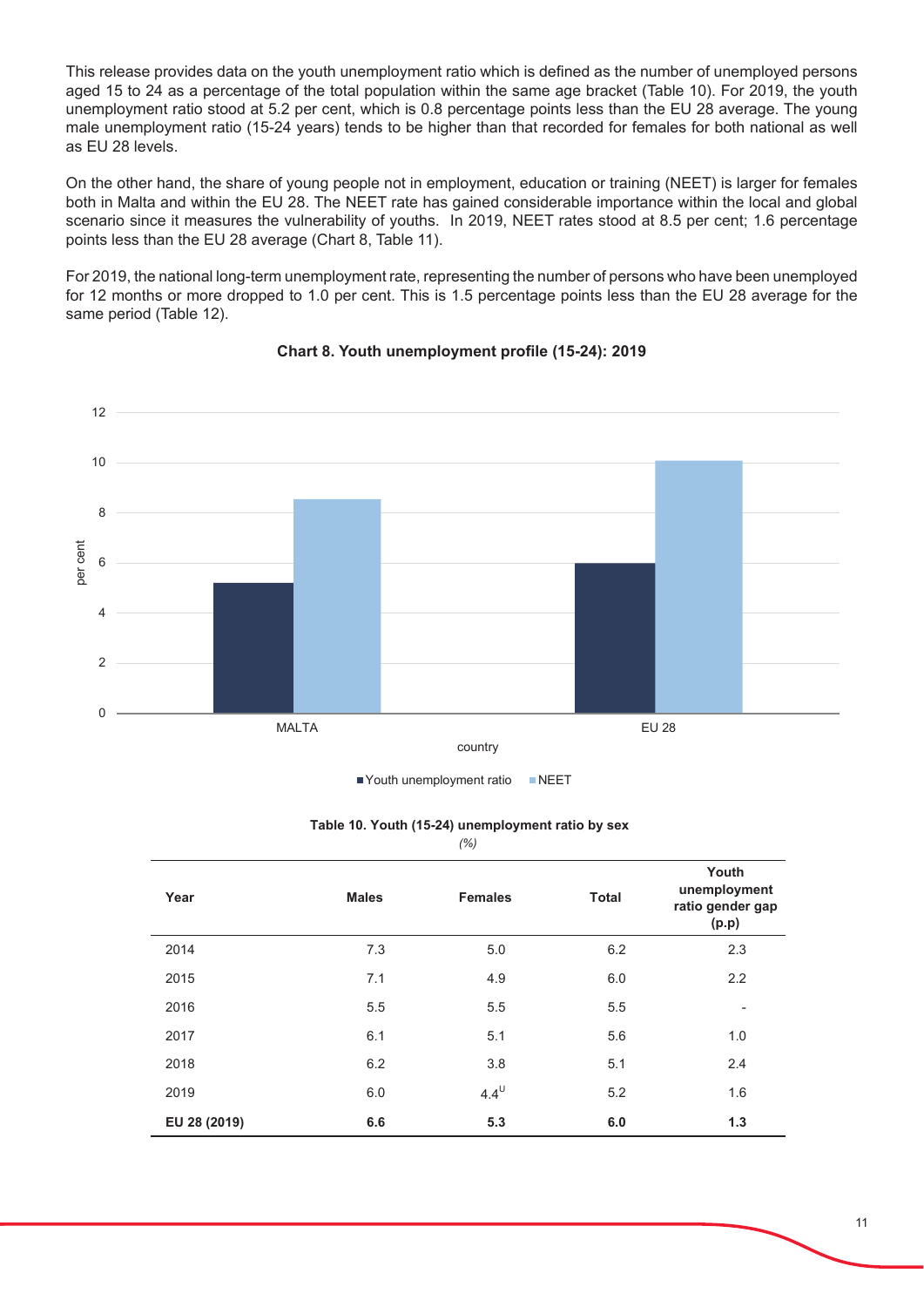|  | Table 11. NEET: Not in employment, education or training (15-24) by sex |
|--|-------------------------------------------------------------------------|
|--|-------------------------------------------------------------------------|

*(%)*

| Year         | <b>Males</b> | <b>Females</b> | <b>Total</b> |
|--------------|--------------|----------------|--------------|
| 2014         | 8.8          | 11.9           | 10.3         |
| 2015         | 9.3          | 11.9           | 10.6         |
| 2016         | 6.8          | 10.8           | 8.8          |
| 2017         | 8.4          | 8.8            | 8.6          |
| 2018         | 6.9          | 7.8            | 7.3          |
| 2019         | 8.2          | 8.9            | 8.5          |
| EU 28 (2019) | 9.9          | 10.4           | 10.1         |

# Table 12. Long-term unemployment rate (15-74) by sex

|              | $\cdots$     |                |              |
|--------------|--------------|----------------|--------------|
| Year         | <b>Males</b> | <b>Females</b> | <b>Total</b> |
| 2014         | 3.5          | 2.2            | 3.0          |
| 2015         | 3.2          | 2.0            | 2.8          |
| 2016         | 2.6          | 2.5            | 2.5          |
| 2017         | 1.9          | 2.2            | 2.0          |
| 2018         | 2.1          | 1.3            | 1.8          |
| 2019         | 1.3          | $0.6^{\cup}$   | 1.0          |
| EU 28 (2019) | 2.5          | 2.7            | 2.5          |

*(%)*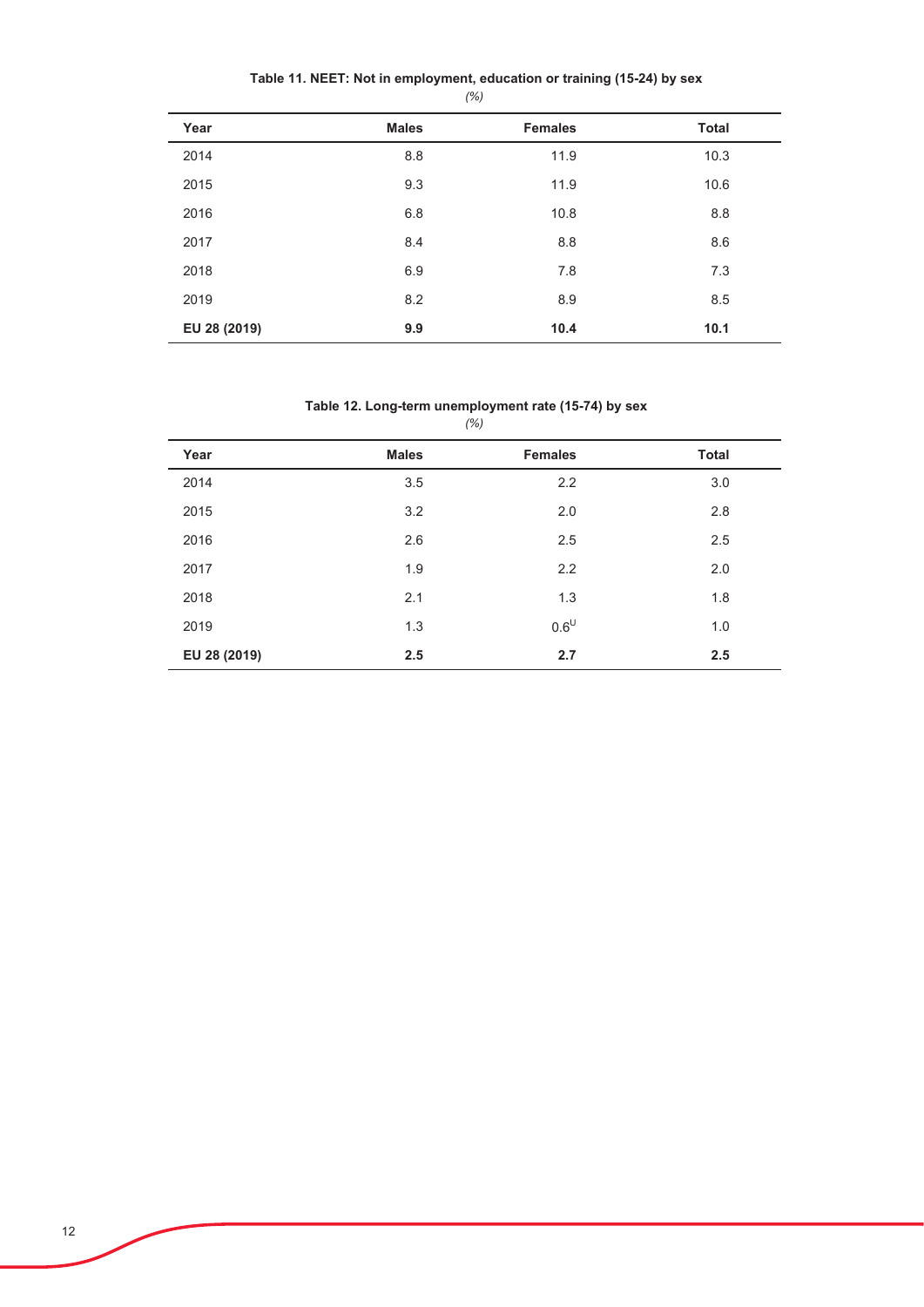# **Education**

Another Europe 2020 headline indicator is the rate of early leavers from education and training. In 2019, this rate stood at 17.2 per cent, registering a drop of 3.7 percentage points from 2014 levels. Among males the rate dropped from 22.5 per cent in 2014 to 18.7 per cent in 2019 while that for females declined by 3.6 percentage points reaching 15.6 per cent in 2019 (Table 13).

Although Malta's levels for the early leavers from education and training declined significantly over the years, national values are still higher when compared to European averages. In 2019, the rate was 7.2 percentage points higher than the EU 2020 national target of 10 per cent (Chart 9).

At the same time, data for 2019 show that the number of persons aged 20 to 24 years achieving at least an upper secondary education was 78.1 per cent, with the national rate being 5.8 percentage points lower than the EU 28 average (Table 14).

| $\sqrt{2}$             |              |                |              |  |
|------------------------|--------------|----------------|--------------|--|
| Year                   | <b>Males</b> | <b>Females</b> | <b>Total</b> |  |
| 2014                   | 22.5         | 19.2           | 20.9         |  |
| 2015                   | 23.3         | 16.9           | 20.2         |  |
| 2016                   | 23.5         | 15.5           | 19.7         |  |
| 2017                   | 20.9         | 14.3           | 17.7         |  |
| 2018                   | 18.8         | 15.8           | 17.4         |  |
| 2019                   | 18.7         | 15.6           | 17.2         |  |
| EU 28 (2019)           | 11.9         | 8.6            | 10.3         |  |
| <b>National target</b> |              |                | 10.0         |  |

#### Table 13. Early leavers from education and training (18-24) by sex *(%)*



**Chart 9. Early leavers from education and training (18-24) by sex: 2009-2019**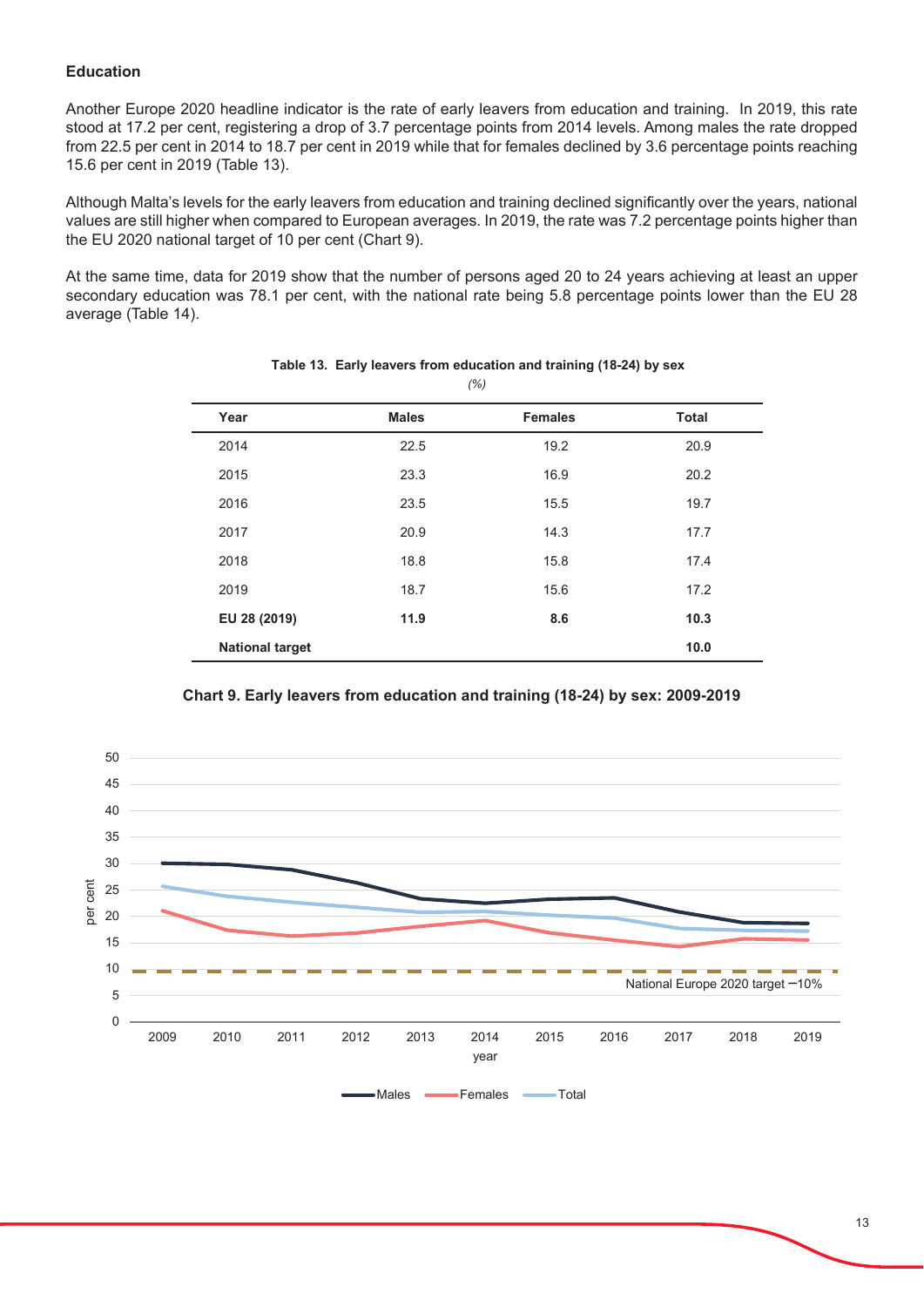#### Table 14. Youth educational attainment<sup>1</sup> (20-24) by sex *(%)*

| Year         | <b>Males</b> | <b>Females</b> | <b>Total</b> |  |
|--------------|--------------|----------------|--------------|--|
| 2014         | 72.4         | 77.7           | 75.0         |  |
| 2015         | 72.4         | 82.0           | 77.1         |  |
| 2016         | 72.5         | 82.0           | 77.0         |  |
| 2017         | 74.1         | 82.3           | 78.0         |  |
| 2018         | 76.5         | 78.5           | 77.4         |  |
| 2019         | 76.2         | 80.3           | 78.1         |  |
| EU 28 (2019) | 81.4         | 86.4           | 83.9         |  |

 $(1)$  Persons with at least upper secondary education (ISCED  $\geq 3$ )

The skills level and continuous training of the adult population of working age is measured through the lifelong learning indicator. As Table 15 illustrates, the rate during 2019 stood at 11.9 per cent, an increase of 1.0 percentage points over 2018 levels. The national percentage of persons between 25 and 64 years undertaking lifelong learning was almost at par with the EU 28 average.

|              |              | (70)           |                   |  |
|--------------|--------------|----------------|-------------------|--|
| Year         | <b>Males</b> | <b>Females</b> | <b>Total</b>      |  |
| 2014         | 7.3          | 8.1            | 7.7               |  |
| 2015         | 6.9          | 7.9            | 7.4               |  |
| 2016         | 7.0          | 8.7            | 7.8               |  |
| 2017         | $9.5^b$      | $11.9^{b}$     | 10.6 <sup>b</sup> |  |
| 2018         | 9.4          | 12.5           | 10.9              |  |
| 2019         | 10.7         | 13.4           | 11.9              |  |
| EU 28 (2019) | 10.2         | 12.4           | 11.3              |  |

## Table 15. Lifelong learning (25-64) by sex *(%)*

<sup>b</sup>: break in series

Another Europe headline indicator is the tertiary educational attainment for the 30 to 34 age group (Chart 10). Within this age group, there has been an increasing trend of persons attaining tertiary education for both males and females. Tertiary educational attainment increased by 9.5 percentage points over the past six years. In 2019, tertiary educational attainment stood at 38.1 per cent, hence surpassing the EU 2020 national target of 33 per cent.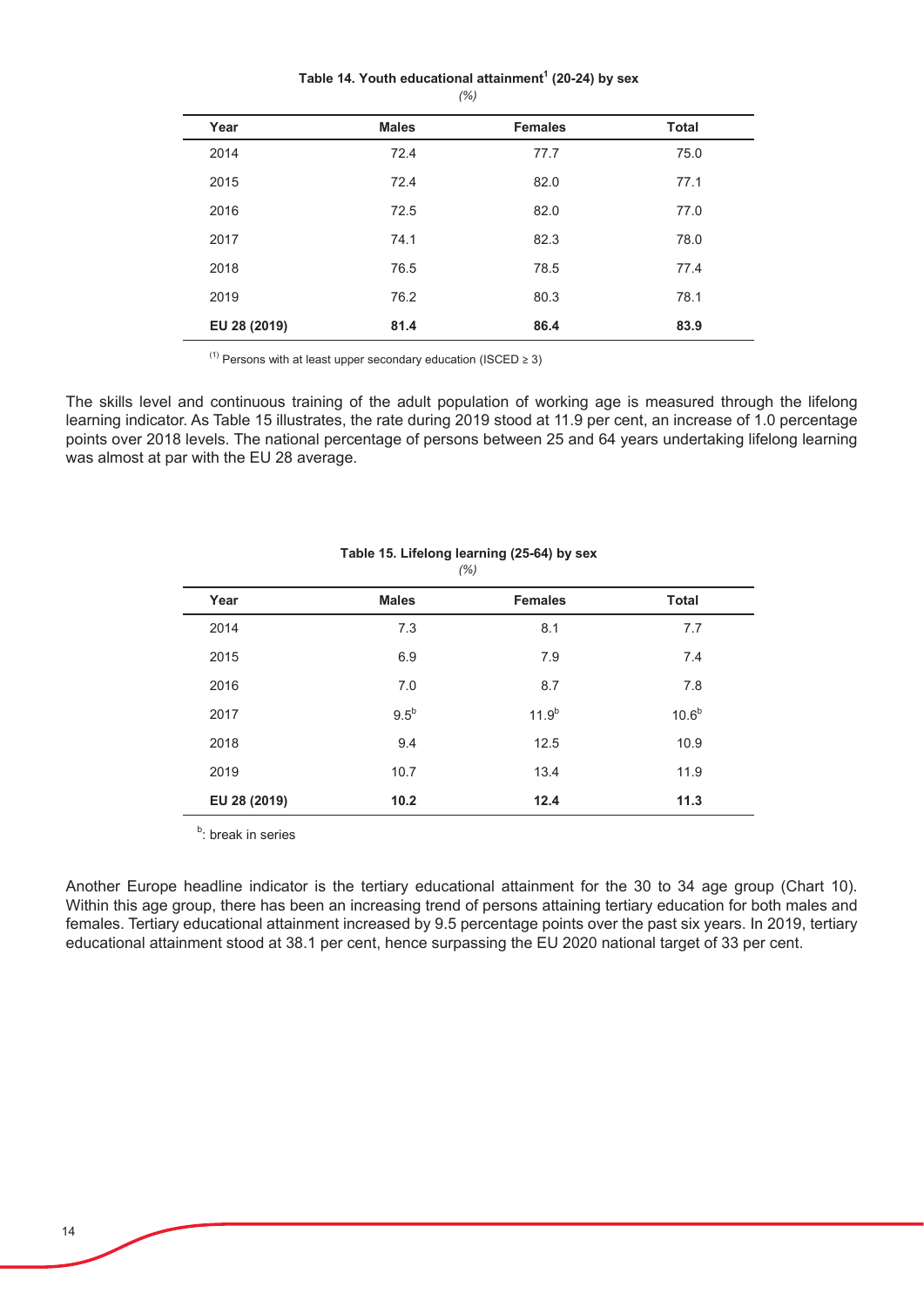

| Table 16. Tertiary educational attainment (30-34) by sex |  |  |
|----------------------------------------------------------|--|--|
| (%)                                                      |  |  |

| Year                   | <b>Males</b> | <b>Females</b> | <b>Total</b> |
|------------------------|--------------|----------------|--------------|
| 2014                   | 24.1         | 33.3           | 28.6         |
| 2015                   | 24.2         | 34.4           | 29.1         |
| 2016                   | 29.0         | 35.2           | 32.0         |
| 2017                   | 32.2         | 35.0           | 33.5         |
| 2018                   | 32.0         | 37.9           | 34.8         |
| 2019                   | 31.8         | 45.6           | 38.1         |
| EU 28 (2019)           | 36.6         | 46.7           | 41.6         |
| <b>National target</b> |              |                | 33.0         |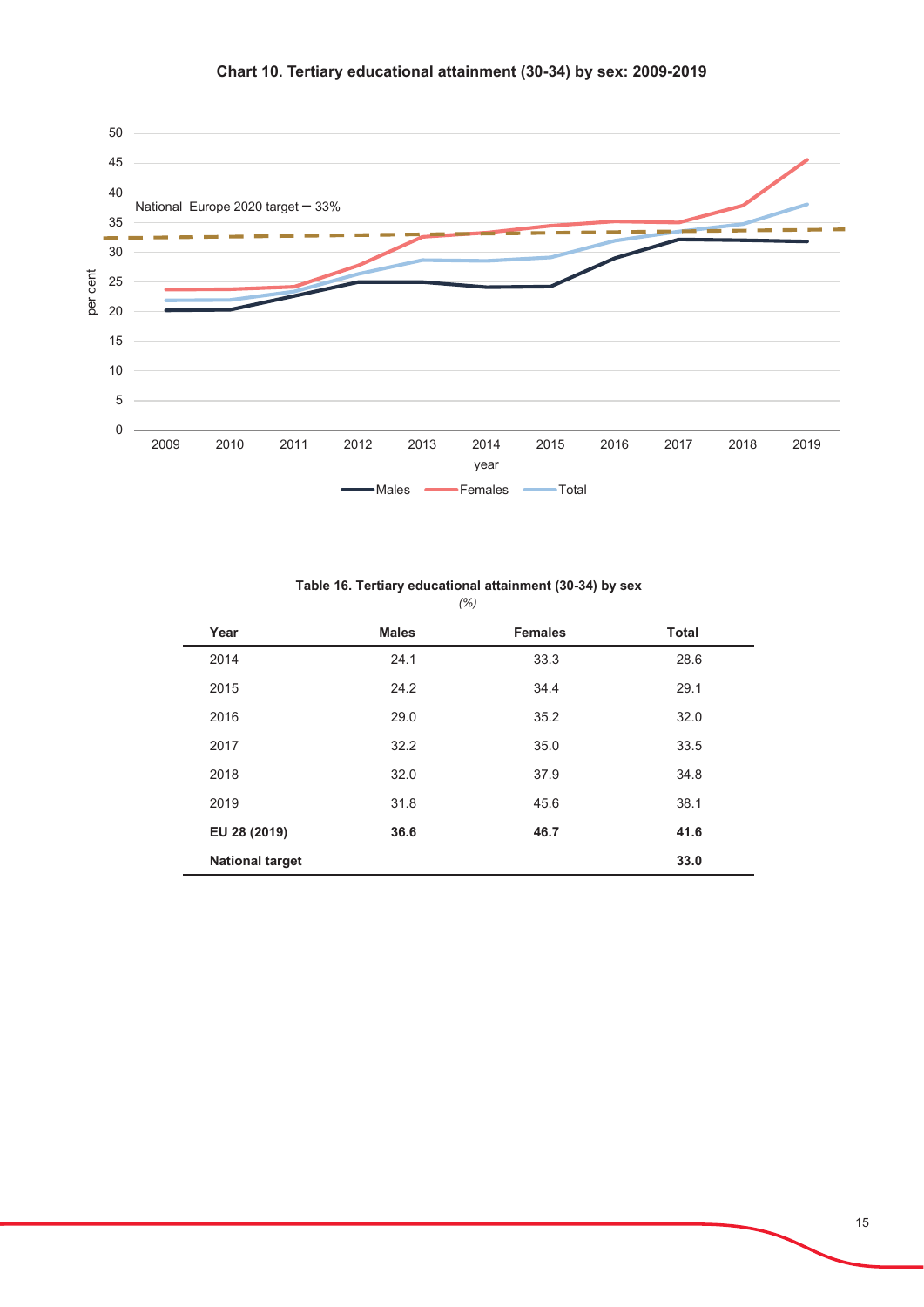### **Methodological Notes**

### **General Note**

The Labour Force Survey (LFS) is carried out on an ongoing basis using a quarterly gross sample of 3,200 private households. The objective is to have a continuous assessment of labour market trends given that the reference weeks are evenly spread throughout the 13 weeks of the quarter. One-fourth of the sample is made up of households who have been selected to participate in the LFS for the first time. Three-fourths of the quarterly sample is made up of households who were selected to participate in the survey in previous instances, either one quarter before, one year before, or one year and a quarter before (2-(2)-2). Unless otherwise indicated, figures provided in this release refer to persons aged 15 and over and living in private households during the reference period. All criteria used for this survey match international methodologies used by the International Labour Organisation (ILO).

The LFS is designed to satisfy the concepts and definitions as outlined by Eurostat. This allows the comparability of results with other EU member states and countries following ILO definitions of employment and unemployment. Occupations are classified according to the ISCO-08 classification (International Standard Classification of Occupations) whereas the economic activity is classified according to NACE Rev. 2 (Nomenclature générale des Activités économiques dans les Communautés Européennes). Education attainment is classified according to ISCED 2011.

Figures for Malta in this release may vary from those present in Eurostat's database due to a difference in the calculation of annual estimates. The difference is completely due to rounding of figures and not due to the definitions used to calculate the indicators.

Eurostat figures for EU 28 have been extracted from Eurobase on 5<sup>th</sup> October 2020.

#### **Concepts and Definitions**

#### 1. Labour force

- **Activity rate:** the number of persons in the labour force falling within a particular age bracket as a percentage of the working population in the same age bracket (15-24, 25-54, 55-64 and 15-64).
- **Activity gender gap:** the difference in activity rates between males and females for different age groups (15-24, 25-54,  $55-64$  and  $15-64$ ).

### 2. **Education**

- **Early leavers from education and training rate:** the percentage of persons aged 18-24 who achieved secondary education or less (ISCED  $\leq$  2) and are not pursuing further education or training.
- **Life long learning rate:** the percentage of persons aged 25-64 participating in regular education, or in non-formal training such as courses, seminars and conferences. Students on holiday are considered to be part of the population in life-long learning.
- **Tertiary educational attainment rate:** the percentage of persons aged between 30-34 years having achieved at least tertiary level of education (ISCED  $\geq 5$ ).
- $\bullet$ Youth educational attainment rate: the percentage of persons aged 20-24 years having achieved at least upper secondary education (ISCED  $\geq$ 3).

#### 3. **Employment**

- $\bullet$ **Employment rate:** the number of employed persons falling within a particular age bracket as a percentage of the working population in the same age bracket  $(15-24, 25-54, 55-64, 15-64, 20-64)$ .
- **Employment gender gap:** the difference in employment rates between males and females for different age groups (15-24, 25-54, 55-64, 15-64 and 20-64).
- **Employment share in services:** the number of employed persons (15-64 years) working in the services sector (NACE Rev 2.0 G to U) as a percentage of the working population in the same age group.
- **Average weekly number of hours usually worked per week**: the sum of hours usually worked by full-time employees divided by the number of full-time employees. The average excludes persons working variable hours.
- $\bullet$ **Self-employed:** this component is made up of persons who are self employed with or without employees. The rate is worked out as a percentage of the total employment.
- **Type of employment:** grouped into full-time employment and part-time employment. For the purpose of this release part-time employment is made up of full-time with reduced hours iobs and part-time iobs. The rate is worked out as a percentage of the total employees.
- භ Fixed-term contracts: refers to all those persons working with a definite contract or on a temporary basis. The rate is worked out as a percentage of the total employees.